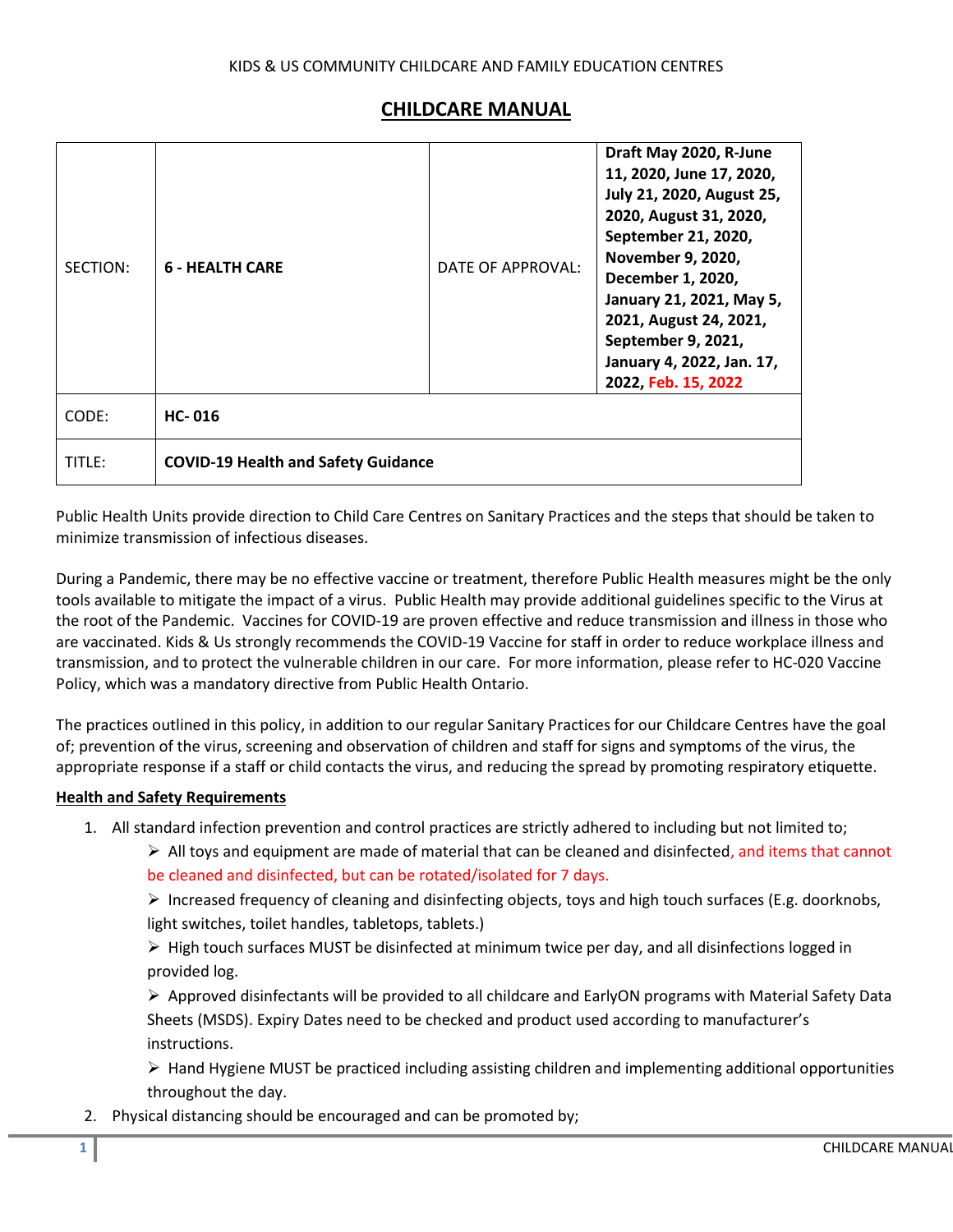- $\triangleright$  Following any current provincial cohort and grouping rules
- $\triangleright$  Spreading children out in to different areas as much as possible
- $\triangleright$  Staggering snacks, and eliminating family style dining during the pandemic NO food sharing reinforced, each child should have their own individual meal/snack plated for them.
- $\triangleright$  Promote smaller groups and focus on outdoor programs if possible
- $\triangleright$  Providing more individual opportunities or opportunities that encourage distance between children.
- 3. Effective August 3, 2021 group sensory activities may be reintroduced with an emphasis on hand hygiene before and after use of the materials; individual sensory opportunities may continue to be offered.
- 4. Outdoor play at childcare sites is encouraged. The use of community parks and playgrounds will be allowed effective August 3, 2021 being mindful of physical distancing and a focus on hand hygiene before and after use. Additionally, all barriers separating age groups outside can be removed effective August 3, 2021.
- 5. Distance between cots will be increased as much as possible keeping in mind head to toe or toe to toe placement – and cots cleaned and disinfected after each use, while individual assigned linens weekly or as needed.
- 6. All children's personal items MUST be labelled E.g. sippy cups, bottles, soothers etc. to avoid accidental sharing. Staff personal items must be stored in assigned lockers or not brought into the centre.
- 7. Pick up and Drop off of children may happen at the door, to reduce the risk by fewer entering the childcare, unless it is determined that there is a need for the caregiver to enter the childcare.
- 8. Any payments should be made through email transfer to avoid the use of cash and cheque. Consideration will be given to those who do not have access.
- 9. Avoid getting close to the faces of the children, where possible
- 10. Clearly communicate to caregivers;
	- $\triangleright$  Check their child's temperature daily, before coming to the childcare. IF the temperature is equal to or great than 38° C/100°F OR it the child has symptoms of respiratory infection or vomiting and/or diarrhea OR the child has had Tylenol/Advil THEY SHOULD STAY AT HOME.
- 11. Effective September 3, 2021 all staff must wear a medical face mask and eye protection (i.e. face shield or goggles) while indoors and outdoors at the childcare program, where physical distancing cannot be maintained. Effective December 2021, non-fit tested N95 masks will be provided to staff who choose to use them. Children in grades 1 and above must wear a non-medical or cloth face mask while inside the childcare premises, where physical distancing is not possible. Children below grade 1 are encouraged but not required to wear a nonmedical face mask or covering while inside a childcare. Masks are not recommended for children under the age of 2. On December 30, 2021 the MEDU indicated they would provide 3 ply cloth masks for children and non-fittested N95 masks for employees. At this time, they are not mandatory, but optional.

## **Screening**

- 1. All children, staff, post-secondary students on educational placement and all visitors MUST complete the online school screening prior to entry into the child care. Entry will be denied to any individual who does not pass the screening. Screening criteria includes;
	- $\triangleright$  Temperature checks
	- $\triangleright$  signs or symptoms of respiratory infection e.g. cough, shortness of breath, sore throat or fever
	- $\triangleright$  anyone who has traveled outside of Canada in the past 14 days,
	- $\triangleright$  signs and symptoms of COVID19
- 2. Thermometers used must have single use protective covers and disinfecting between each use OR an Infrared Forehead Thermometer.
- 3. Ill children MUST not attend childcare. Individuals who do not pass screening because they are symptomatic must follow Public Health guidelines.